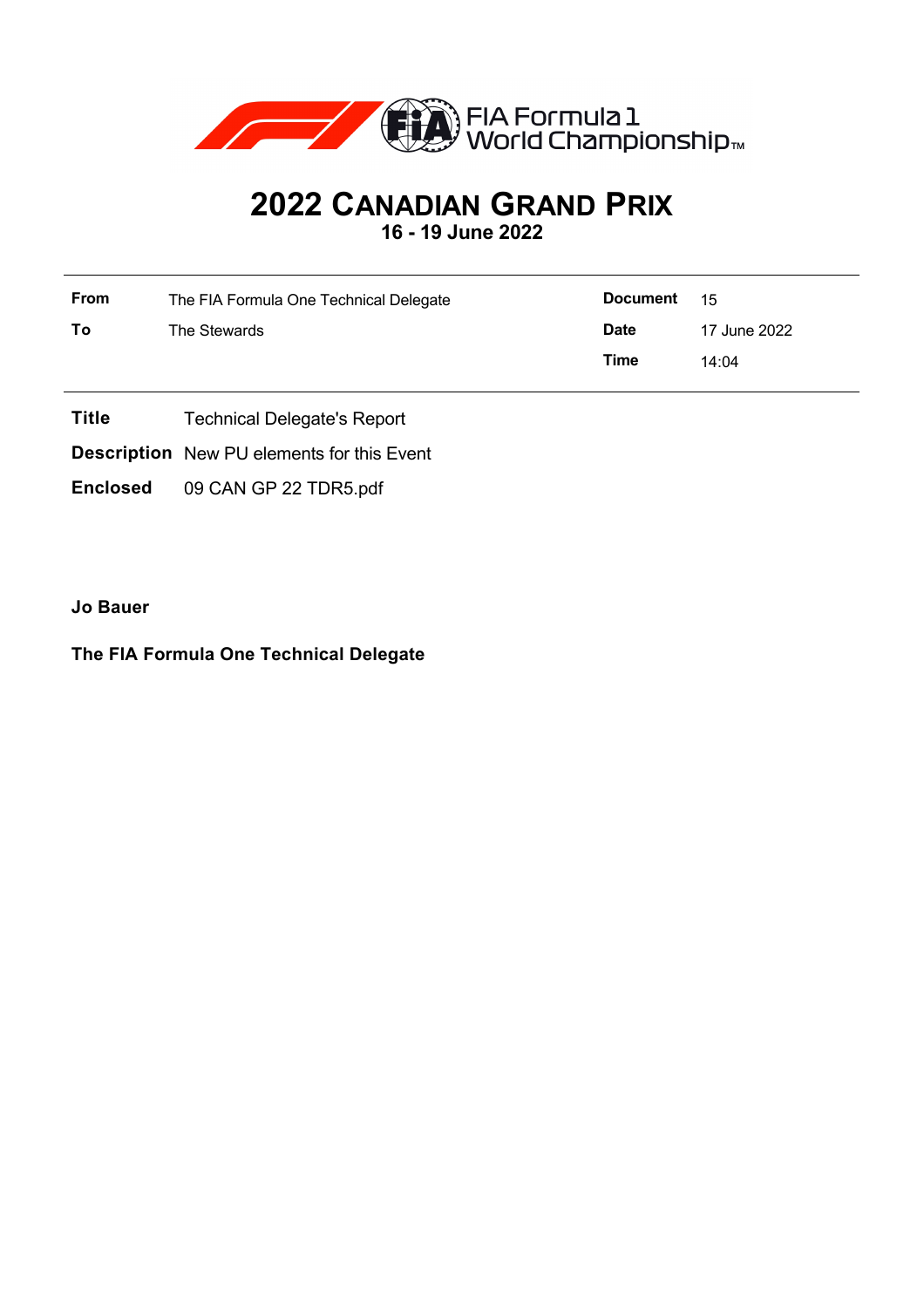

## **2022 CANADIAN GRAND PRIX**

**16 - 19 June 2022**

**From :** The FIA Formula One Technical Delegate

**To** : The Stewards of the Meeting **Date** : 17 June 2022

## **Technical Delegate's Report**

The following drivers will start the ninth Event of the 2022 Formula One World Championship with a new internal combustion engine (ICE):

| <b>Number</b> | Car             | <b>Driver</b>          | <b>Previously used ICE</b> |
|---------------|-----------------|------------------------|----------------------------|
| 16            | Ferrari         | <b>Charles Leclerc</b> |                            |
| -31           | Alpine Renault  | Esteban Ocon           |                            |
| -22           | AlphaTauri RBPT | Yuki Tsunoda           |                            |
| 20            | Haas Ferrari    | Kevin Magnussen        |                            |

The internal combustion engine used by Yuki Tsunoda is the fourth of the three new internal combustion engines allowed for the 2022 Championship season and this is **not** in conformity with Article 28.2 of the 2022 Formula One Sporting Regulations.

The internal combustion engine used by the other above drivers is one of the three new internal combustion engines allowed for the 2022 Championship season and this is in conformity with Article 28.2 of the 2022 Formula One Sporting Regulations.

The following drivers will start the ninth Event of the 2022 Formula One World Championship with a new turbocharger (TC):

| <b>Number</b> | Car             | <i>Driver</i>   | <b>Previously used TC</b> |
|---------------|-----------------|-----------------|---------------------------|
| -31           | Alpine Renault  | Esteban Ocon    |                           |
| -22           | AlphaTauri RBPT | Yuki Tsunoda    |                           |
| -20           | Haas Ferrari    | Kevin Magnussen |                           |

The turbocharger used by Yuki Tsunoda is the fourth of the three new turbochargers allowed for the 2022 Championship season and this is **not** in conformity with Article 28.2 of the 2022 Formula One Sporting Regulations.

The turbocharger used by the other above drivers is one of the three new turbochargers allowed for the 2022 Championship season and this is in conformity with Article 28.2 of the 2022 Formula One Sporting Regulations.

The following drivers will start the ninth Event of the 2022 Formula One World Championship with a new motor generator unit-heat (MGU-H):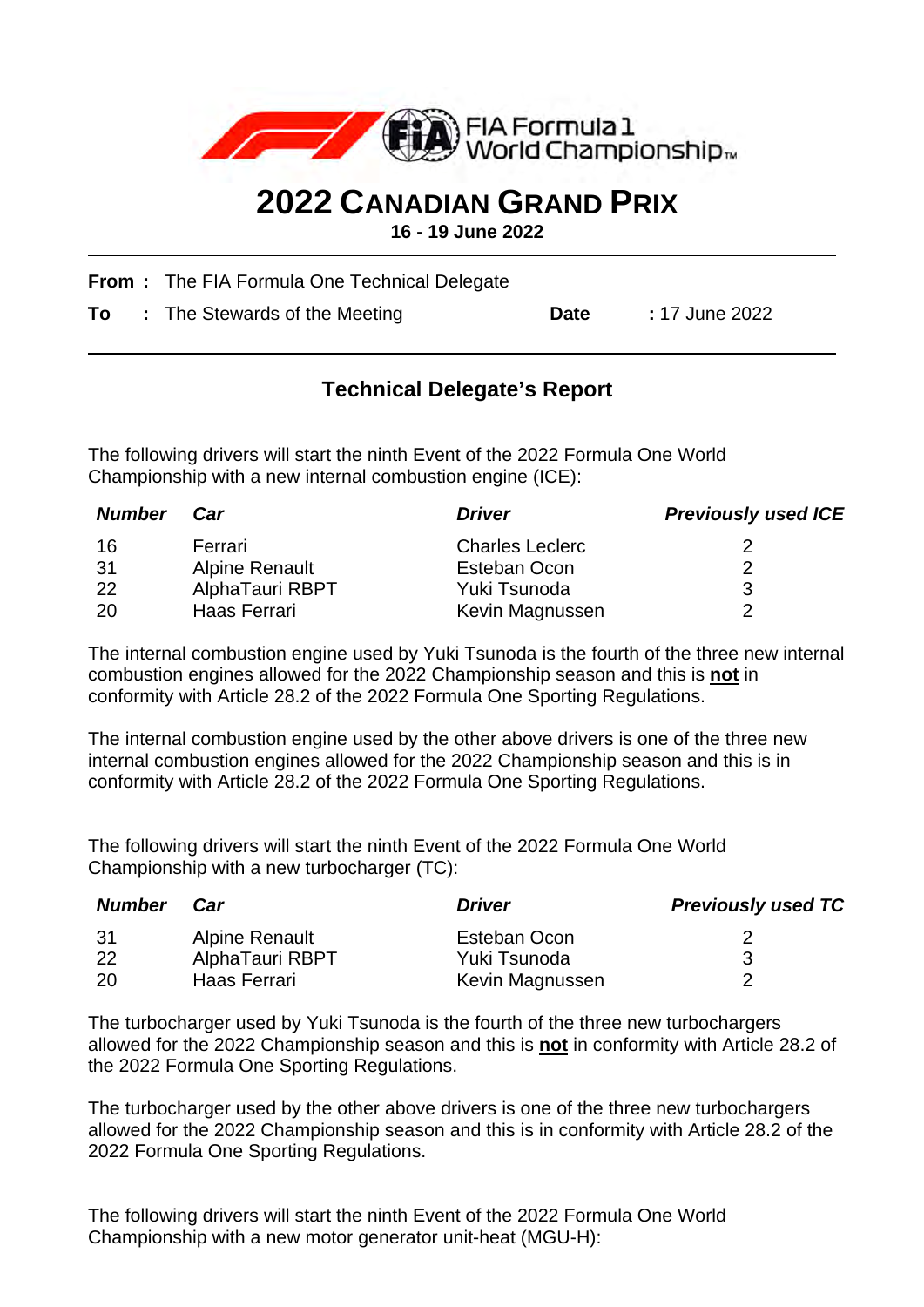| <b>Number</b> | Car                   | <b>Driver</b>          | <b>Previously used MGU-H</b> |
|---------------|-----------------------|------------------------|------------------------------|
| 16            | Ferrari               | <b>Charles Leclerc</b> |                              |
| 31            | <b>Alpine Renault</b> | Esteban Ocon           |                              |
| 22            | AlphaTauri RBPT       | Yuki Tsunoda           |                              |
| 20            | Haas Ferrari          | Kevin Magnussen        |                              |

The motor generator unit-heat used by Yuki Tsunoda is the fourth of the three new motor generator units-heat allowed for the 2022 Championship season and this is **not** in conformity with Article 28.2 of the 2022 Formula One Sporting Regulations.

The motor generator unit-heat used by the other above drivers is one of the three new motor generator units-heat allowed for the 2022 Championship season and this is in conformity with Article 28.2 of the 2022 Formula One Sporting Regulations.

The following drivers will start the ninth Event of the 2022 Formula One World Championship with a new motor generator unit-kinetic (MGU-K):

| <b>Number</b> | Car                   | <i>Driver</i>          | <b>Previously used MGU-K</b> |
|---------------|-----------------------|------------------------|------------------------------|
| 16            | Ferrari               | <b>Charles Leclerc</b> |                              |
| 31            | <b>Alpine Renault</b> | Esteban Ocon           |                              |
| -22           | AlphaTauri RBPT       | Yuki Tsunoda           |                              |

The motor generator unit-kinetic used by Yuki Tsunoda is the fourth of the three new motor generator units-kinetic allowed for the 2022 Championship season and this is **not** in conformity with Article 28.2 of the 2022 Formula One Sporting Regulations.

The motor generator unit-kinetic used by the above drivers is one of the three new motor generator units-kinetic allowed for the 2022 Championship season and this is in conformity with Article 28.2 of the 2022 Formula One Sporting Regulations.

The following driver will start the ninth Event of the 2022 Formula One World Championship with a new energy store (ES):

| Number | Car             | <b>Driver</b> | <b>Previously used ES</b> |
|--------|-----------------|---------------|---------------------------|
| 22     | AlphaTauri RBPT | Yuki Tsunoda  |                           |

The energy store used by Yuki Tsunoda is one of the two new energy stores allowed for the 2022 Championship season and this is in conformity with Article 28.2 of the 2022 Formula One Sporting Regulations.

The following drivers will start the ninth Event of the 2022 Formula One World Championship with a new control electronics (CE):

| <b>Number</b> | Car                          | <b>Driver</b>          | <b>Previously used CE</b> |
|---------------|------------------------------|------------------------|---------------------------|
| 16            | Ferrari                      | <b>Charles Leclerc</b> |                           |
| 22            | AlphaTauri RBPT              | Yuki Tsunoda           |                           |
| 18            | <b>Aston Martin Mercedes</b> | <b>Lance Stroll</b>    |                           |
| 06            | <b>Williams Mercedes</b>     | Nicholas Latifi        |                           |